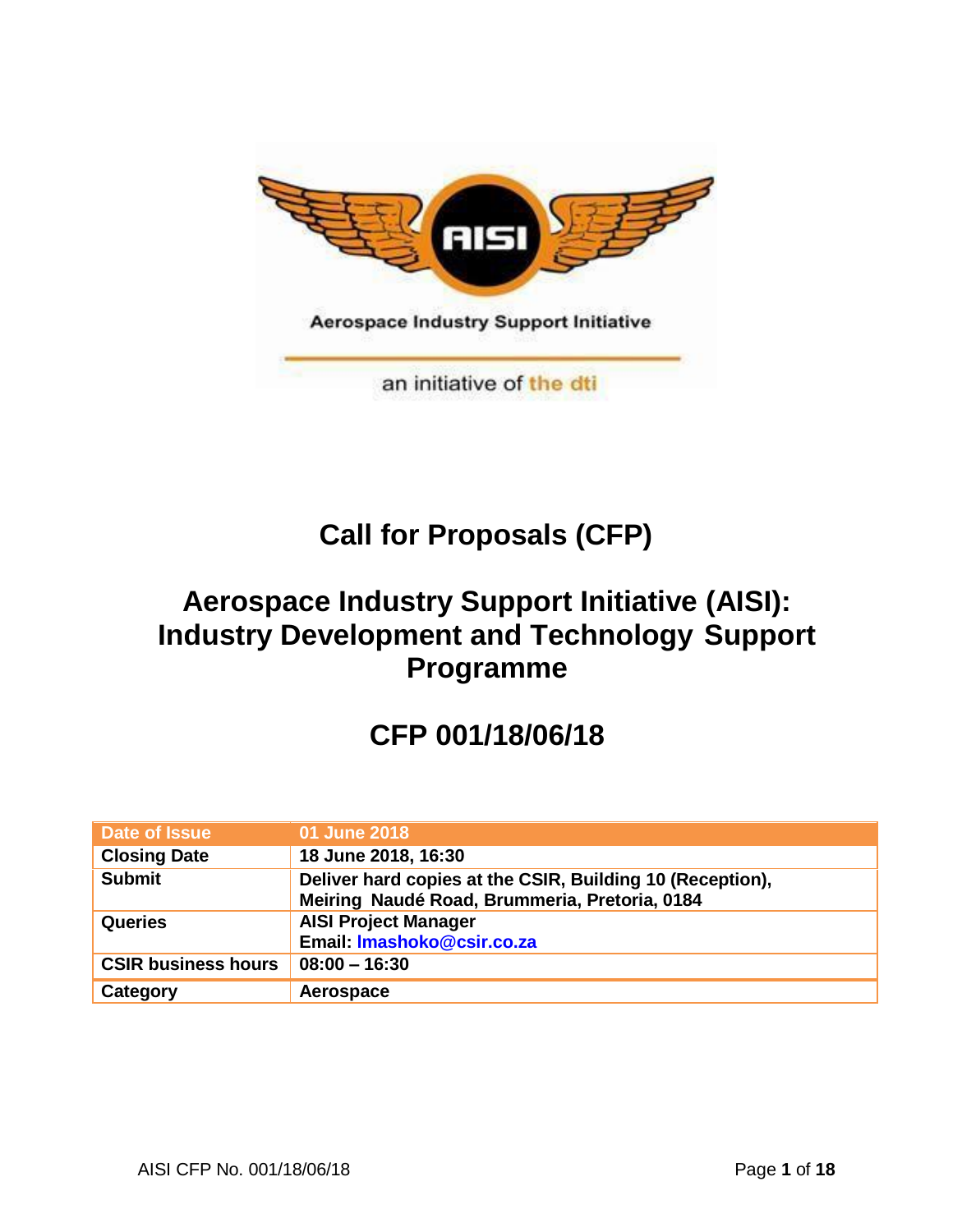#### **1 INTRODUCTION**

The purpose of this document is to outline the framework for the request for proposals and submission procedures with regards to the provision of services for the Aerospace Industry Support Initiative (AISI): Industry Development and Technology Support Programme. It serves as a guideline to service providers interested in submitting proposals for consideration by the AISI technical review committee.

# **2 BACKGROUND**

#### 2.1 **Aerospace Industry Support Initiative**

The AISI is an initiative of the Department of Trade and Industry (**the dti**). The AISI takes its strategic direction from government's objectives with emphasis on the aeronautic, space and defence industry, on:

- Supplier Development
- Industrialisation of Technologies;
- Industry Transformation; and
- Job Creation.

The AISI is hosted by the CSIR and has a specific aim of industrial development and technology based supplier development. The AISI is a fully government-funded mechanism to support the local South African aeronautics, defence and space industry. The AISI works with the entire South African industry, as well as with local and international aerospace Small Medium and Micro Enterprise (SMMEs) and Original Equipment Manufacturers (OEMs).

The role of the AISI as an industry support mechanism is to:

- Increase the contribution of SMMEs in the economy;
- Significantly enhance Broad Based Black Economic Empowerment (B-BBEE);
- Raise the levels of direct investment overall, as well as in defined priority sectors;
- Increase market access opportunities for the export of South African goods and services;
- Contribute towards building skills and technology platforms;
- Improvement of the local industry competitiveness;
- Ensuring that new technologies are taken up by industry through an active process of industrialisation; and
- Enable new suppliers to enter the supply chain and develop new technologies, industries and SMMEs, in order to enable market entry and global competitiveness through access to national expertise and infrastructure.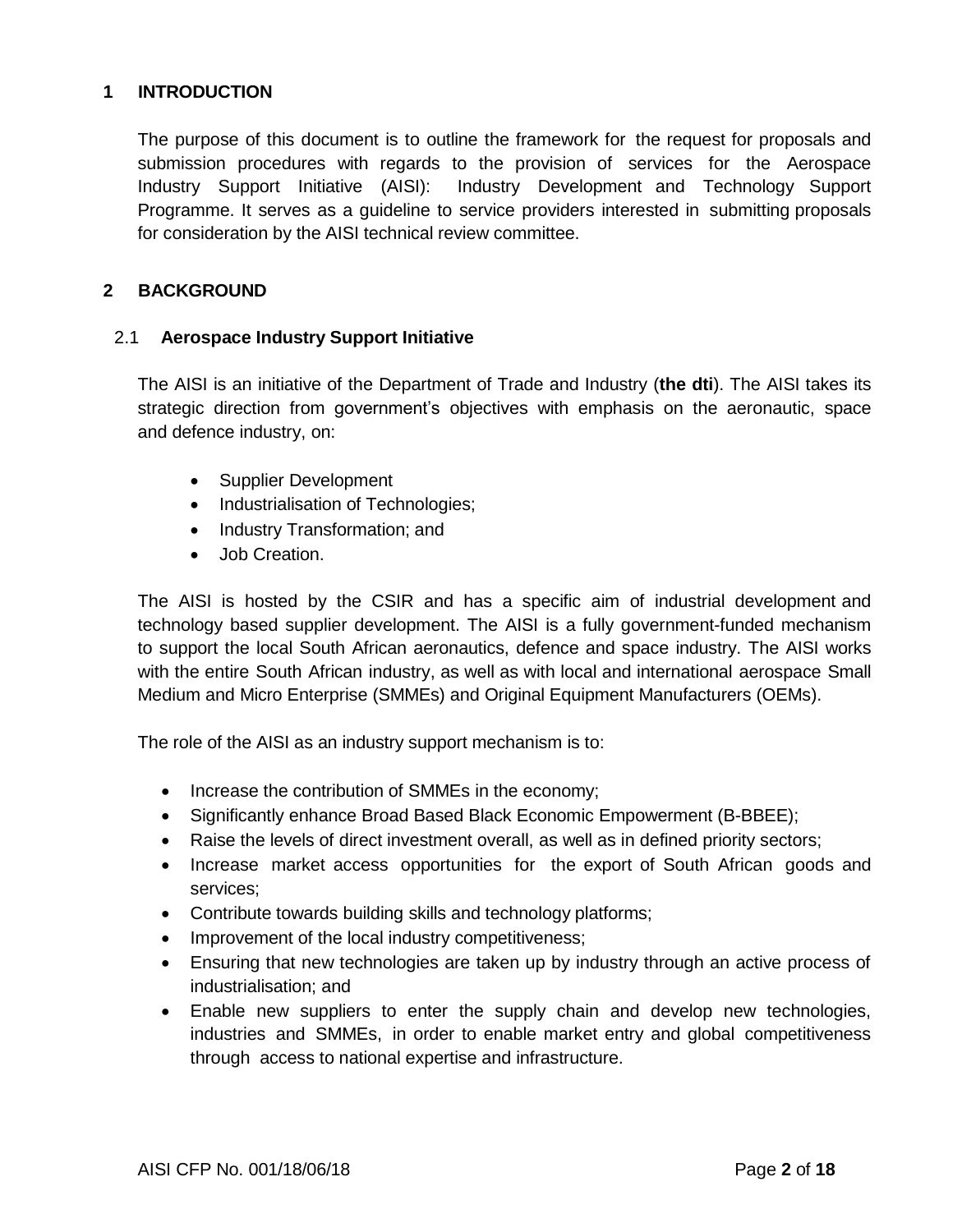## 2.2 **Industry Development and Technology Support**

The Industry Development and Technology Support Programme focuses on advancing the involvement of industry in sectors relating to advanced manufacturing in aeronautics, space and defence. Industry is encouraged to apply for funding to industrialise technologies to the advancement of South African niche capabilities and value propositions to support the following:

- Establishing partnerships are established between organisations;
- Accessing national infrastructure and expertise;
- Accessing new and existing processes, products and methods to enter into industry;
- Industrialising technologies from universities and other research institutions;
- Enhancing industry competitiveness by ensuring appropriate technology transfer interventions; and
- OEMs are encouraged to include SMMEs as well as lower tier suppliers, to ensure the continuous transfer of knowledge, expertise, capabilities and technologies, and in doing so, broadening the industry base.

# **3 INVITATION FOR PROPOSAL**

The AISI realises that there is a need to support the local industry; therefore a Call for Proposals (CFP) is issued that aligns to the AISI's goals; those of the Industrial Policy Action Plan (IPAP 2018/19-2019/20) and the Aerospace Sector Development Plan (SDP).

This call is aimed at attracting projects that contribute towards the development of the SA aeronautics, space and defence industry, specifically focusing on:

- Supporting SMMEs and established industry in fostering new technologies; and
- Developing the local content and capability of South African entities.

The CFP is open to both local **OEMs** and **SMMEs**.

#### **Definitions:**

An original equipment manufacturer (OEM) is a company whose products are used as components in the products of another company. The OEM generally works closely with the company that sells the finished product and customises designs based on that company's needs. Only OEMs who are involved in aerospace advanced manufacturing will be considered.

A manufacturing SMME according to the National Small Business Amendment Act, No 26 of 2003, is defined as having less than:

- 200 full time employees;
- R51 million annual turnover; and R19 million total gross asset value (fixed property excluded)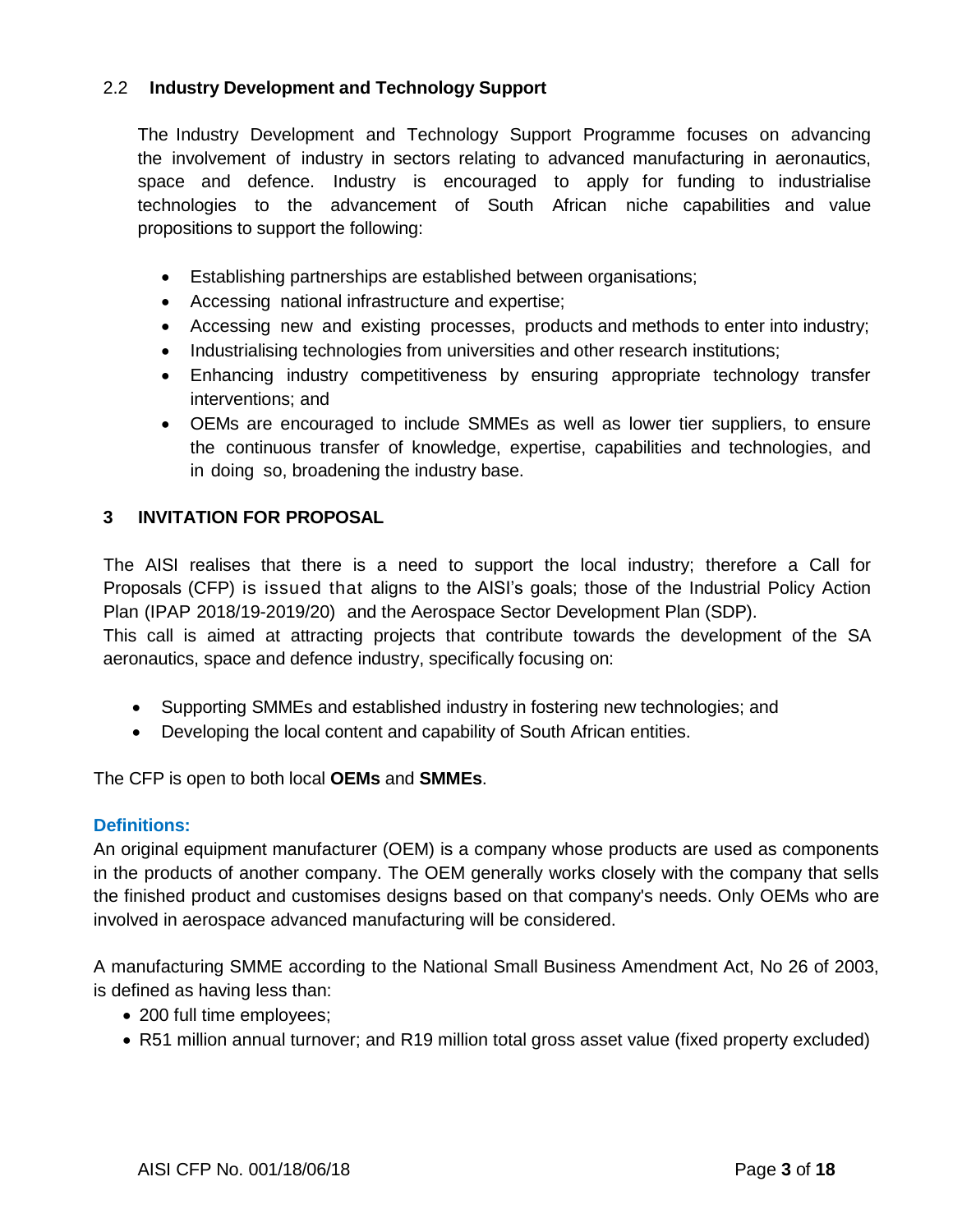The call for proposals and assessment process is shown in Figure 1. The process is as follows:

- All proposals will initially be reviewed to ensure that they fulfil the qualification and critical evaluation factors. If not, the project proposal will be disqualified and the service provider will be informed thereof:
- All projects that fulfil the qualification and critical evaluation factors will then be categorised accordingly and the project proposals will be distributed to the members of a pre-determined technical review committee;
- Each member of the technical review committee will review and score the projects using pre-approved differentiation evaluation factors;
- A technical review will take place to obtain a final score and approval of all projects to be supported by the AISI;
- Service providers will be formally informed if their project was approved for support or not;
- Approved projects will be contracted through the CSIR processes and procedures;
- Contracts will be managed by the AISI including monitoring of approved deliverables.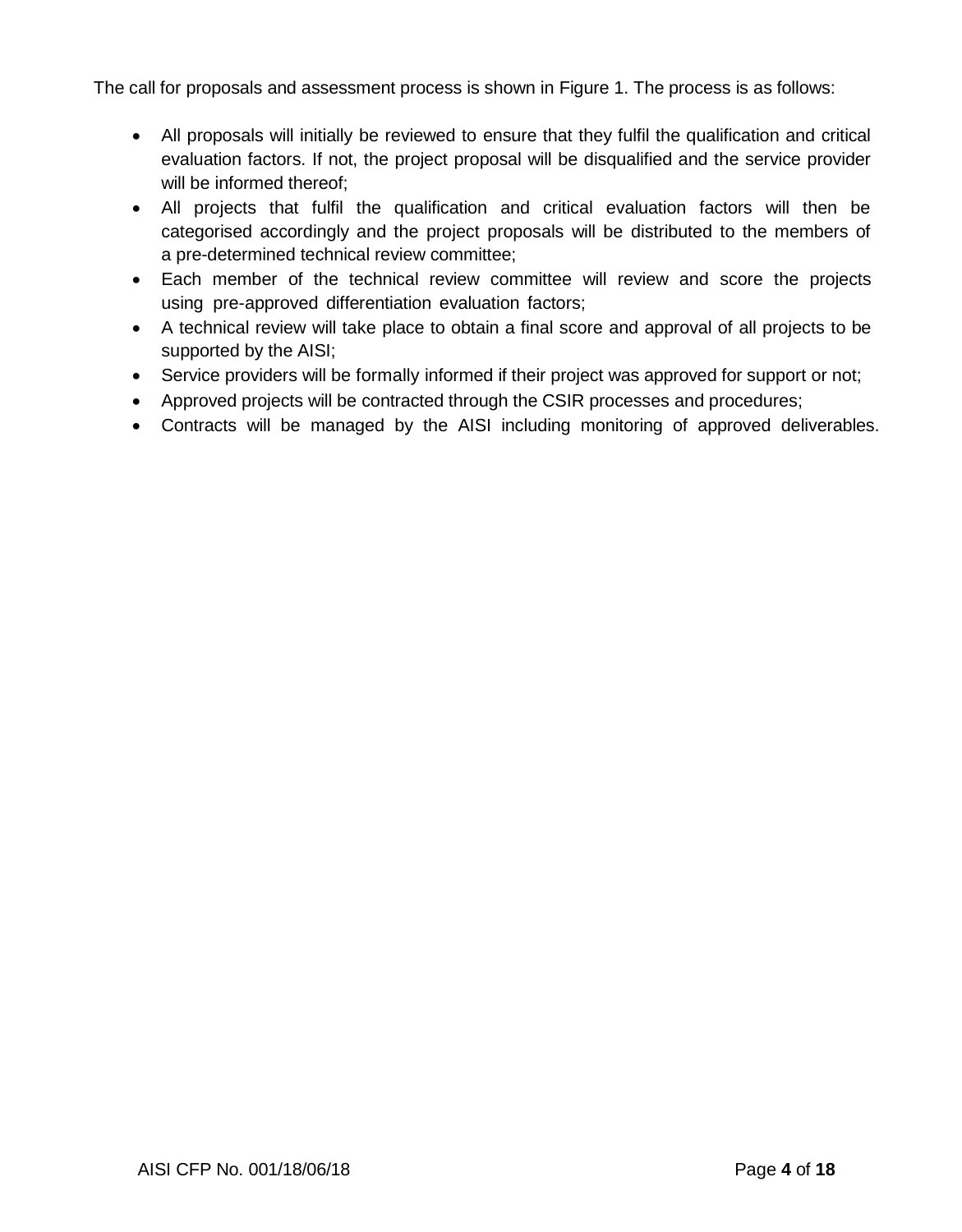

**Figure 1: Call for Proposal Assessment Process**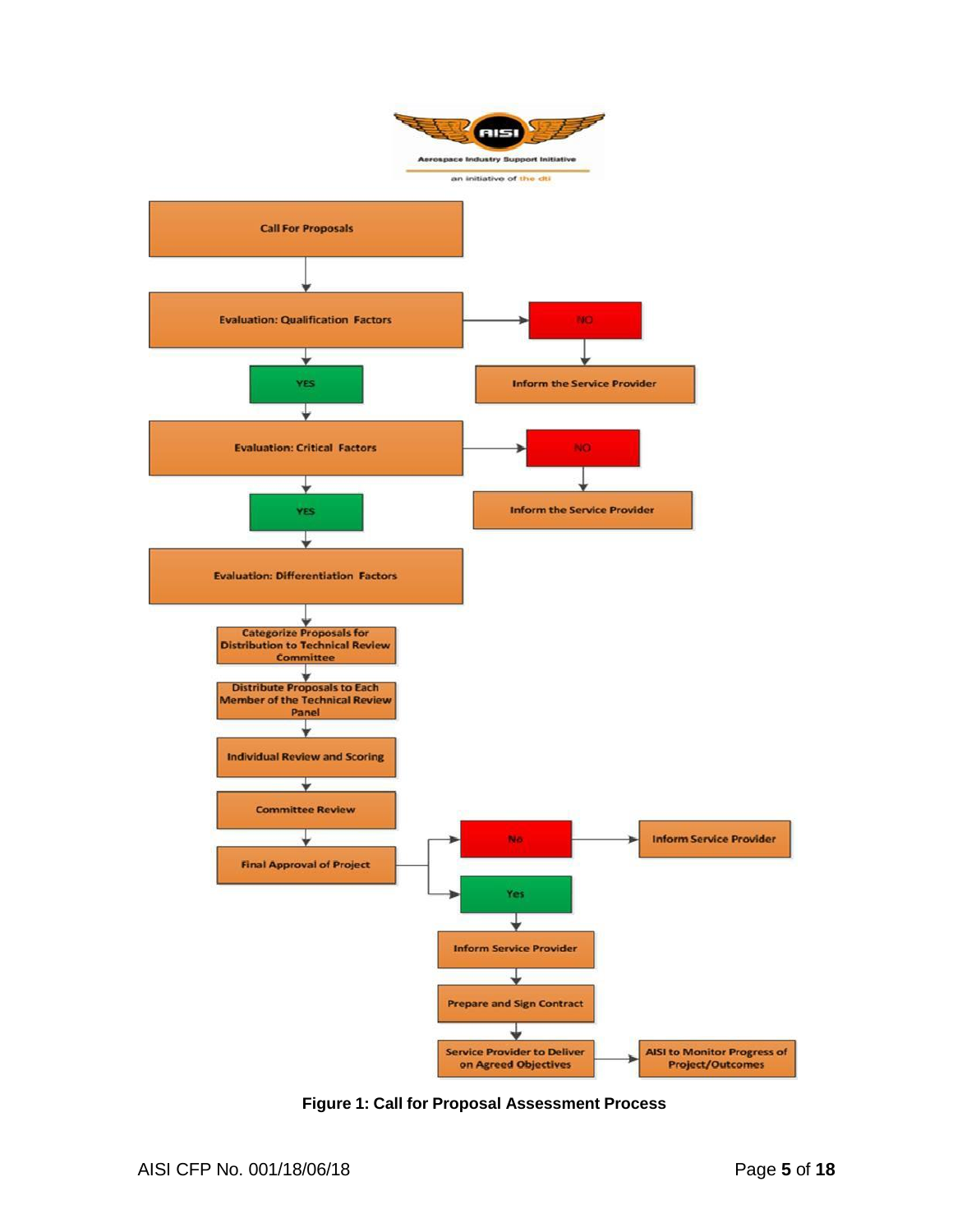# **3.1 Thematic Areas**

The following thematic areas are based on those which are seen as the most promising areas for growth within the *aeronautics, defence and space* industries, and are at the discretion of the AISI. The thematic areas are:

- Avionics:
- Radar Technology;
- Advanced Materials: and
- Advanced Manufacturing and processing (including certification of manufacturing processes).

The continuation of projects previously supported by the AISI will also be considered for support. Only projects with a Technology Readiness Level (TRL) value  $\geq 4$  (greater than or equal to four) will be considered for support. The TRL definitions are shown in Section 11: TRL Definitions.

### **3.2 Project Budget**

The total project budget requested in the proposal being submitted may not exceed the amount specified below:

 Project Budget ≤ R 750 000.00 (Seven Hundred Fifty Thousand South African Rand) (excl. VAT)

Any project proposals received with requested budget amounts over the above value will be disqualified. It will be beneficial for applicants to co-invest in the projects; this should be included in the pricing proposals

#### **3.3 Project Timelines**

All proposed projects must have a maximum duration of one year, but projects that will be completed by 31 March 2019 are preferred. All project deliverables must be completed within the specified timeframes, no extensions will be permitted.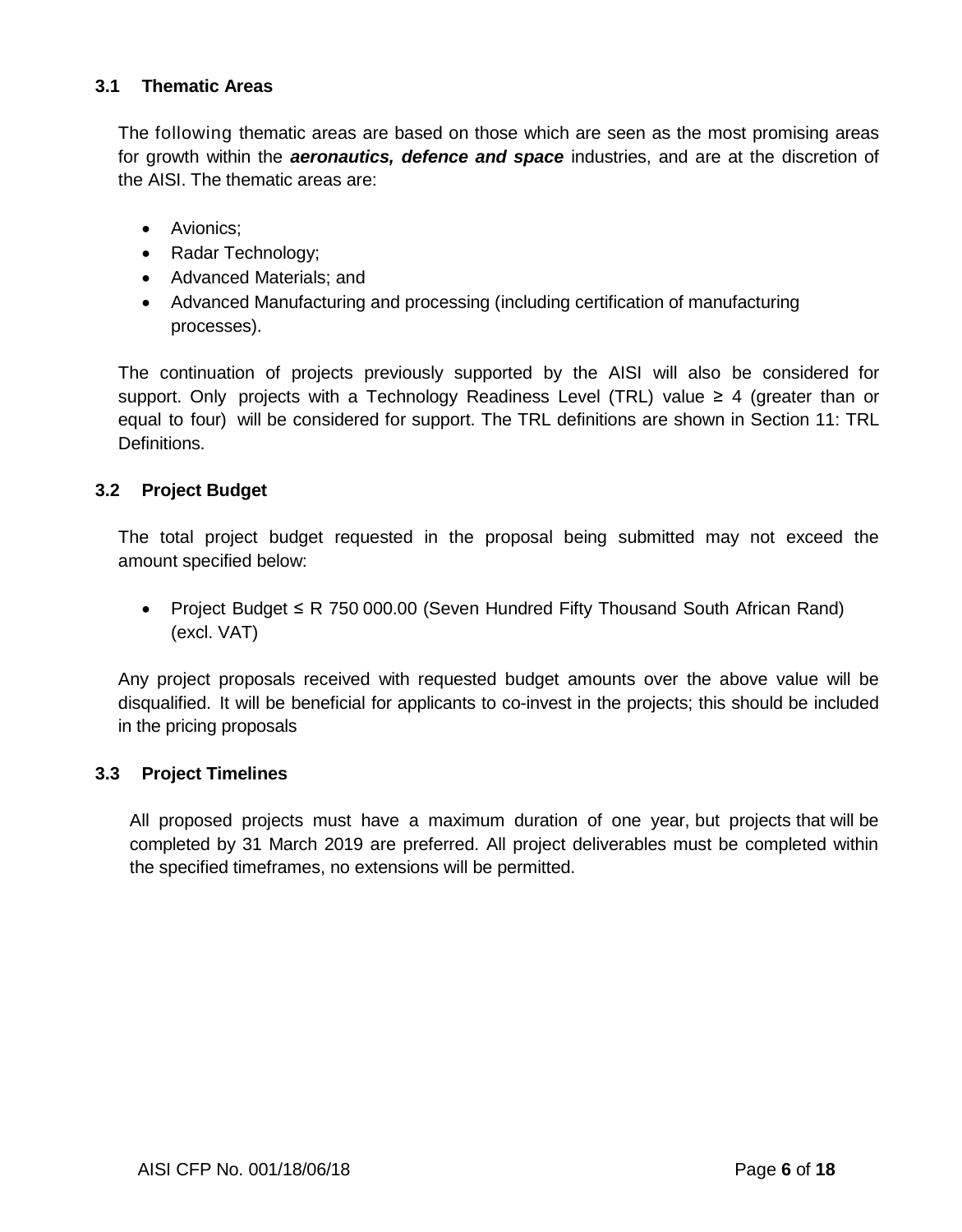## **4 PROPOSAL SPECIFICATION**

All proposals are to be submitted in a format as specified in the RFP document (a template is provided under Annexure A).

### **5 FUNCTIONAL EVALUATION CRITERIA**

#### **5.1 Evaluation of proposals**

All proposals will be evaluated by a technical review committee for functionality, price and B-BBEE. Based on the results of the evaluation process, the AISI will approve the awarding of the contract to successful beneficiaries.

A two-phase evaluation process will be followed:

- The first phase includes **qualification, critical and differentiation evaluation factors**.
- The second phase includes the evaluation of **price** and **B-BBEE** status.

Pricing Proposals will only be considered after the first phase has been evaluated and accepted. Only proposals that achieved the minimum qualification score for functionality will be evaluated further using the **80/20** preference point system; where **80** points will be dedicated to price and **20** points to B-BBEE status.

# **5.1.1 Qualification and Critical Evaluation Factors**

The assessment criteria for the evaluation of all project proposals are firstly divided into qualification (based on the service provider) and critical (based on the proposal) factors. These are shown in Table 1. For the qualification and critical factors, any NO answer immediately disqualifies the proposal.

*The proposal template, which is published with this CFP, must be completed and submitted. The evaluation of the CFP will be based on the information provided in the proposal template and any additional documentation requested.*

# **5.1.2 Differentiation Evaluation Factors**

The differentiation factors for the evaluation of all project proposals are shown in Table 2 and 3. OEM applications will be evaluated using Table 2, whereas SMME applications will be evaluated using Table 3. **Please indicate if you are applying as an OEM or SMME in the proposal template.** Each differentiation factor is assigned a score (maximum 10), which is then weighted according to the importance of the factor. Please note the following: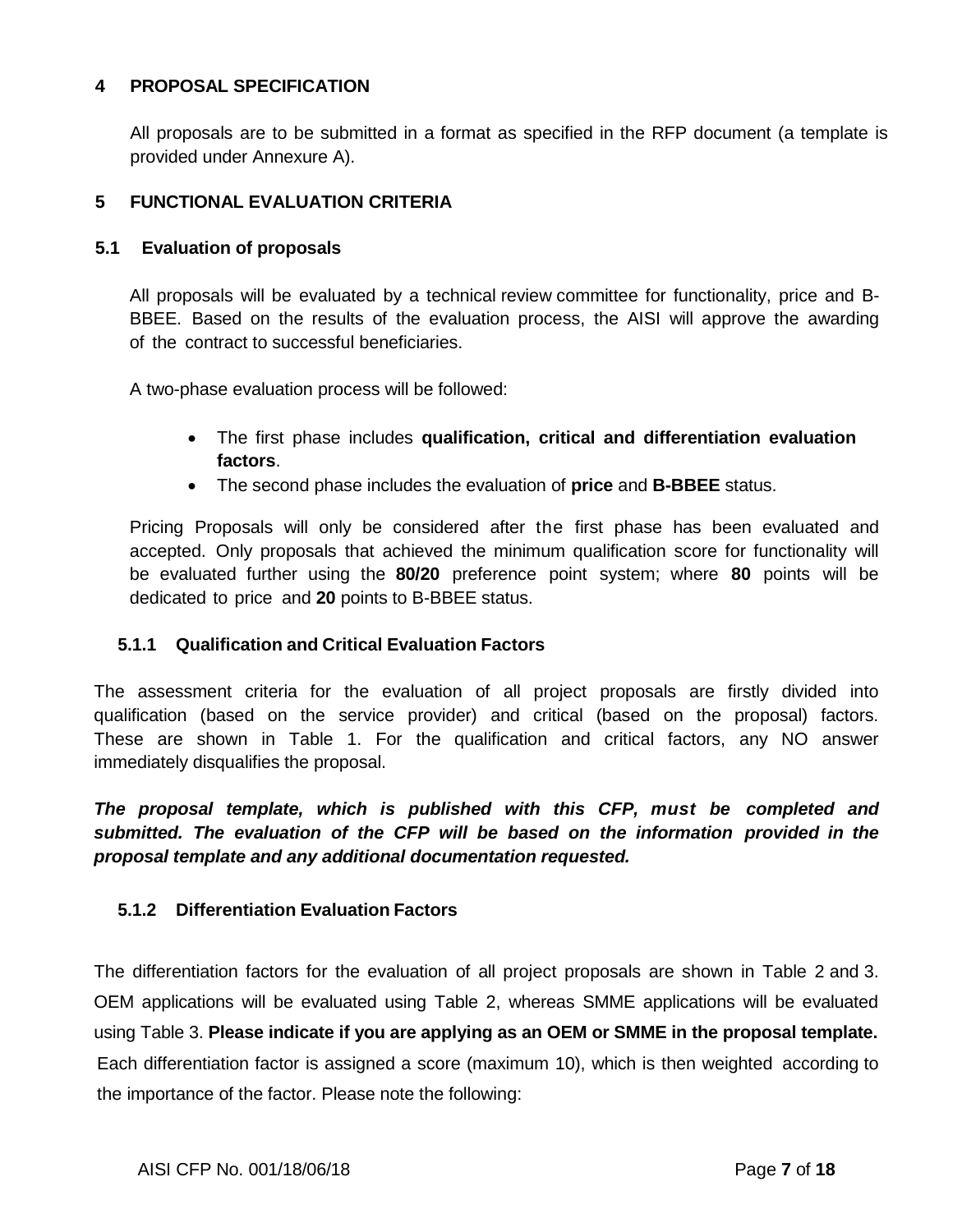- Proposals with functionality / technical points of less than the pre-determined minimum overall percentage of 65% and less than 50% on any of the individual criteria will be eliminated from further evaluation.
- Refer to Annexure A for the scoring sheet that will be used to evaluate functionality.

**Table 1: Qualification and Critical evaluation factors for assessing project proposals**

| <b>Qualification Evaluation Factors</b>                                                                        | <b>Yes</b> | <b>No</b> |
|----------------------------------------------------------------------------------------------------------------|------------|-----------|
| South African registered company                                                                               |            |           |
| Valid tax clearance certificate                                                                                |            |           |
| <b>Critical Evaluation Factors</b>                                                                             | <b>Yes</b> | <b>No</b> |
| Project within thematic area or continuation of existing AISI supported project                                |            |           |
| Project within the specified duration                                                                          |            |           |
| Is the costing for the project correct?                                                                        |            |           |
| Does the project fall within the predetermined budget category?                                                |            |           |
| Technology Readiness Level value ≥ 4 at start of project                                                       |            |           |
| No duplication of infrastructure, product or service?                                                          |            |           |
| Is the project outside of normal beneficiary operations?                                                       |            |           |
| Completed proposal template                                                                                    |            |           |
| Aeronautics/space/defence related?                                                                             |            |           |
| Is the application complete?                                                                                   |            |           |
| Submission of CFP Terms of Reference                                                                           |            |           |
| Projects previously supported by the AISI are completed and deliverables have been achieved (If<br>applicable) |            |           |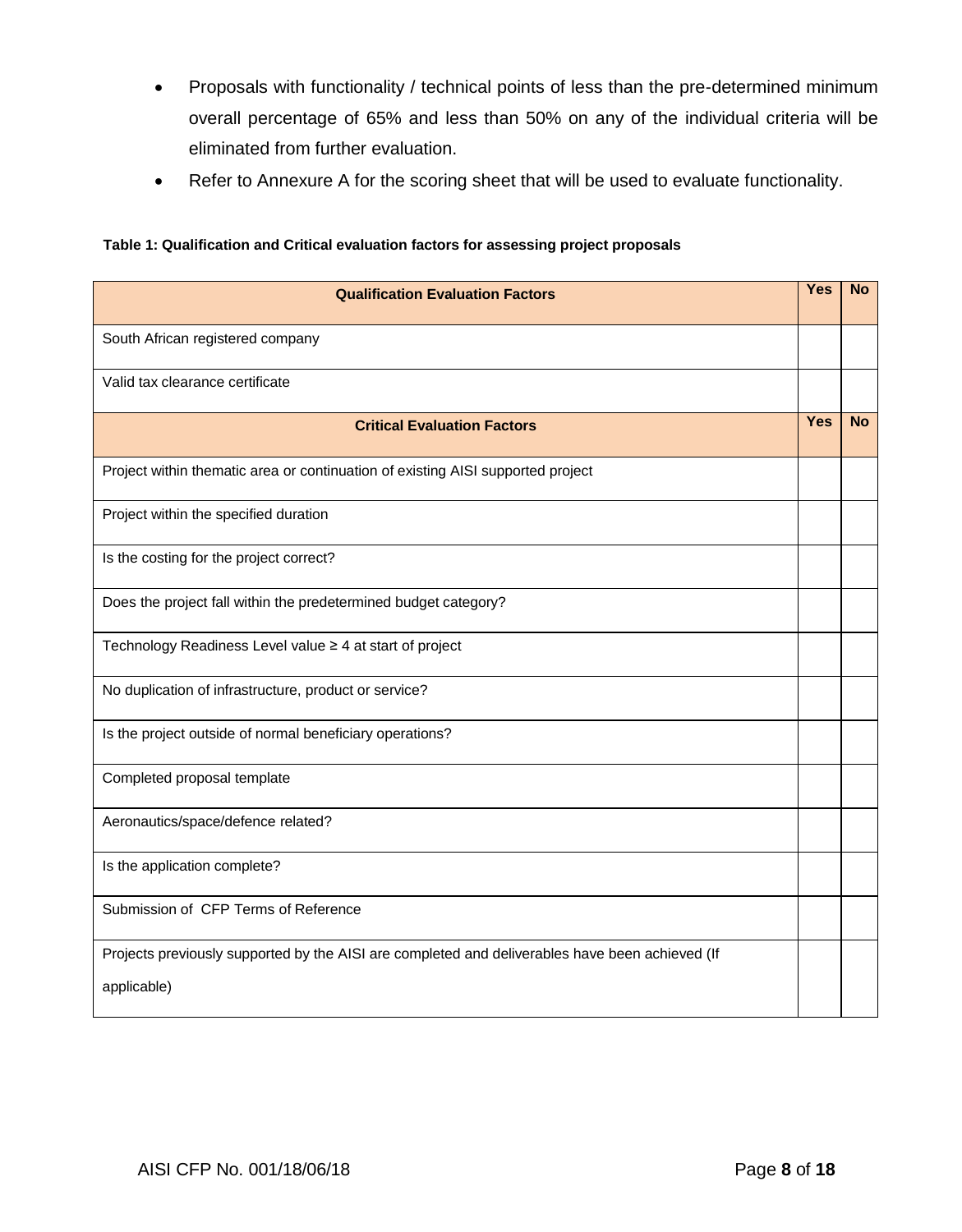#### **Table 2: Differentiation Evaluation for OEMs**

|                                                                                                         |                                                                                                                                                                                                                                                                                                                                                                                                       | <b>Score</b> | Weight | Weighted     |
|---------------------------------------------------------------------------------------------------------|-------------------------------------------------------------------------------------------------------------------------------------------------------------------------------------------------------------------------------------------------------------------------------------------------------------------------------------------------------------------------------------------------------|--------------|--------|--------------|
| <b>Differentiation Factors (OEMs)</b>                                                                   |                                                                                                                                                                                                                                                                                                                                                                                                       |              |        | <b>Score</b> |
| <b>Factor</b>                                                                                           | <b>Scoring</b>                                                                                                                                                                                                                                                                                                                                                                                        | (110)        | (%)    |              |
| Strategic nature and<br>relevance<br>оf<br>project/technology to South African<br>aerospace development | Project/Technology contributes to SA development by adhering to:<br>More than one government policy and/or strategic document (assigned score : 10)<br>$\bullet$<br>One government policy and/or strategic document<br>$\bullet$<br>(assigned score: 5)<br>No government policies and/or strategic documents (assigned score: 0)<br>$\bullet$                                                         |              | 15     |              |
| Favourable ratio of self-investment if<br>not SMME                                                      | Co-investment from applicant if NOT SMME<br>More than or equal to 100% of requested funds (assigned score : 10)<br>$\bullet$<br>75 - 99% of requested funds (assigned score: 8)<br>$\bullet$<br>50 - 74% of requested funds (assigned score: 6)<br>$\bullet$<br>25 - 49% of requested funds (assigned score: 4)<br>5 - 24% of requested funds (assigned score: 2)<br>Less than 5% (assigned score: 0) |              | 15     |              |
| Collaborative nature of project                                                                         | Involvement of (excluding organisation submitting proposal):<br>More than 3 organisations, minimum 2 SMMEs (assigned score: 10)<br>$\bullet$<br>2 - 3 organisations, minimum 1 SMME (assigned score:5)<br>No collaboration (assigned score 0)<br>$\bullet$                                                                                                                                            |              | 15     |              |
| <b>Human Capital Development</b>                                                                        | Number of jobs potentially retained, created or personal to be trained:<br>More than 5 (assigned score 10)<br>$4-5$ (assigned scored: 8)<br>$1 - 3$ (assigned score: 5)<br>None (assigned score: 0)                                                                                                                                                                                                   |              | 10     |              |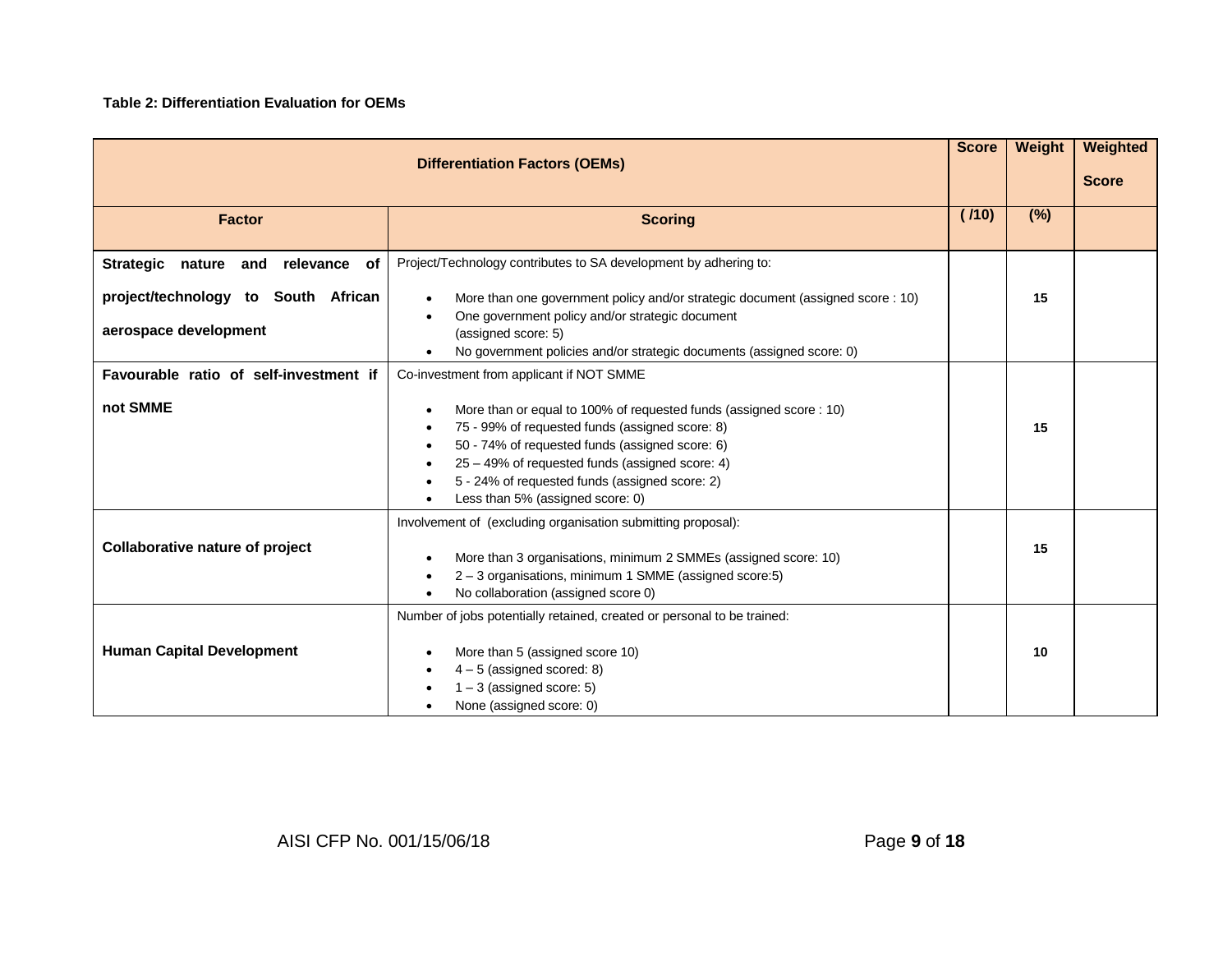| <b>Differentiation Factors (OEMs)</b>                                                                                                                                                                                                                                                                                                                                                                                                                                                                                                                                                                                                                                                                                                                                                                                                                                                                                                                                                                                         |                                                                                                                                                                                                                                                                                                                                                                                                                                                                                                                                                                                                                                                                                                                                                                                                                             |  | Weight   | Weighted<br><b>Score</b> |
|-------------------------------------------------------------------------------------------------------------------------------------------------------------------------------------------------------------------------------------------------------------------------------------------------------------------------------------------------------------------------------------------------------------------------------------------------------------------------------------------------------------------------------------------------------------------------------------------------------------------------------------------------------------------------------------------------------------------------------------------------------------------------------------------------------------------------------------------------------------------------------------------------------------------------------------------------------------------------------------------------------------------------------|-----------------------------------------------------------------------------------------------------------------------------------------------------------------------------------------------------------------------------------------------------------------------------------------------------------------------------------------------------------------------------------------------------------------------------------------------------------------------------------------------------------------------------------------------------------------------------------------------------------------------------------------------------------------------------------------------------------------------------------------------------------------------------------------------------------------------------|--|----------|--------------------------|
| <b>Factor</b><br><b>Scoring</b>                                                                                                                                                                                                                                                                                                                                                                                                                                                                                                                                                                                                                                                                                                                                                                                                                                                                                                                                                                                               |                                                                                                                                                                                                                                                                                                                                                                                                                                                                                                                                                                                                                                                                                                                                                                                                                             |  | (%)      |                          |
| <b>Skills and Knowledge Transfer</b>                                                                                                                                                                                                                                                                                                                                                                                                                                                                                                                                                                                                                                                                                                                                                                                                                                                                                                                                                                                          | Submission of a plan that details how skills, knowledge transfer and technical development will<br>be gained through the project and transferred to industry and the aerospace supplier base i.e.<br>how will the project result in suppliers being developed on a technical level (e.g. lectures,<br>workshops, presentations etc)<br>The plan successfully addresses all applicable aspects, no limitations (assigned<br>$\bullet$<br>score: 10)<br>The plan addresses the criterion thoroughly, but with a small number of limitations<br>(assigned score: 8)<br>The plan broadly addresses the criterion, but there are significant weaknesses<br>(assigned score: 5)<br>The plan fails to address the criterion and/or cannot be assessed due to missing or<br>$\bullet$<br>incomplete information (assigned score: 0) |  | 10       |                          |
| Quality and overall direction of proposal<br>The proposal successfully addresses all applicable aspects, no limitations (assigned<br>$\bullet$<br>score: 10)<br>The proposal addresses the criterion thoroughly, but with a small number of<br>limitations (assigned score: 8)<br>The proposal broadly addresses the criterion, but there are significant weaknesses<br>(assigned score: 5)<br>The proposal fails to address the criterion and/or cannot be assessed due to missing<br><b>Quality and Feasibility</b><br>$\bullet$<br>or incomplete information (assigned score: 0)<br>Are the objectives and methodology appropriate for the proposed work and time frame?<br>The proposal successfully addresses all applicable aspects, no limitations (assigned<br>$\bullet$<br>score: 10)<br>The proposal addresses the criterion thoroughly, but with a small number of<br>limitations (assigned score: 8)<br>The proposal broadly addresses the criterion, but there are significant weaknesses<br>(assigned score: 5) |                                                                                                                                                                                                                                                                                                                                                                                                                                                                                                                                                                                                                                                                                                                                                                                                                             |  | 15<br>10 |                          |

AISI CFP No. 001/15/06/18 Page **10** of **18**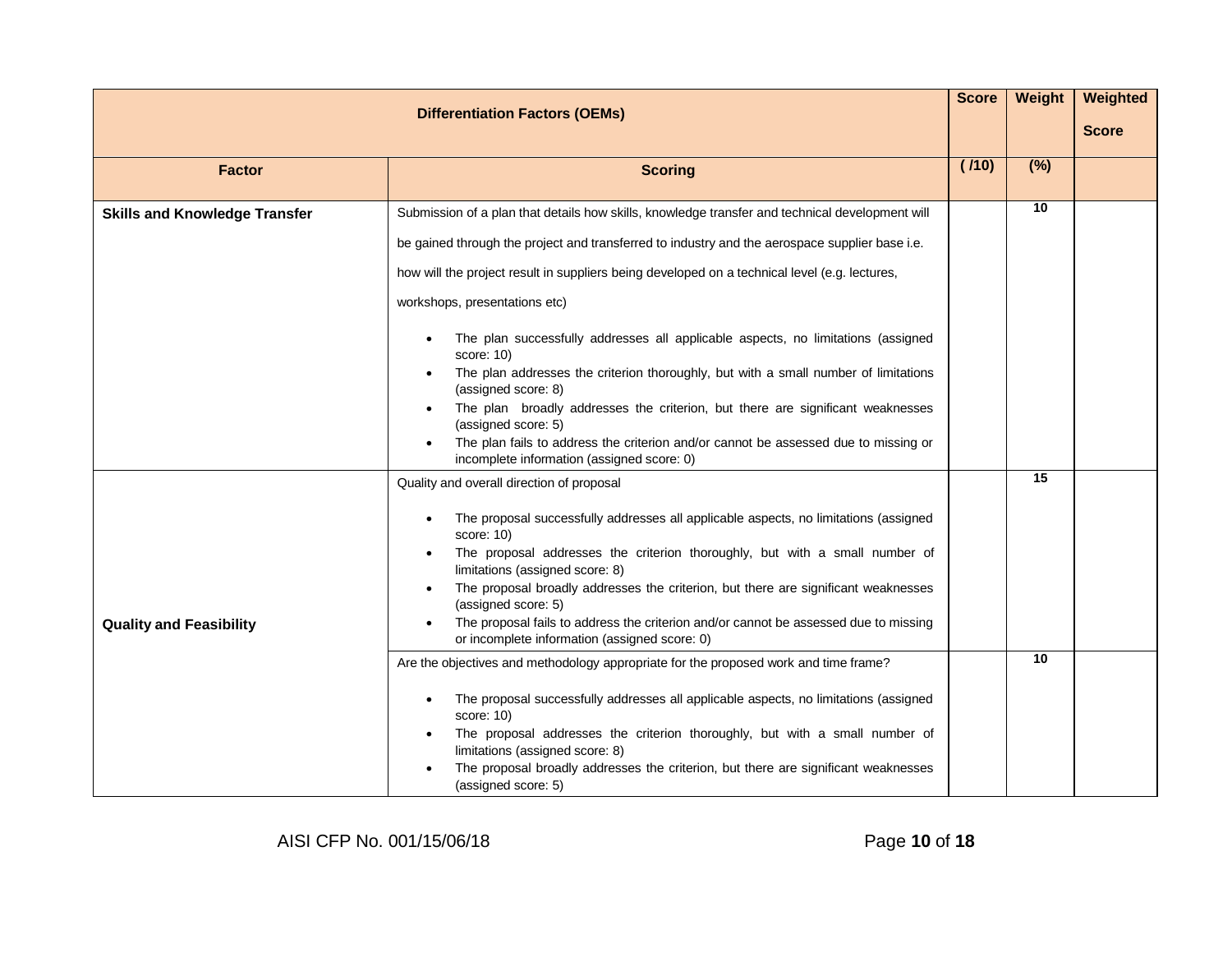| <b>Differentiation Factors (OEMs)</b> |                                                                                                                                                             | <b>Score</b> | Weight | Weighted<br><b>Score</b> |
|---------------------------------------|-------------------------------------------------------------------------------------------------------------------------------------------------------------|--------------|--------|--------------------------|
| <b>Factor</b>                         | <b>Scoring</b>                                                                                                                                              | (110)        | $(\%)$ |                          |
|                                       | The proposal fails to address the criterion and/or cannot be assessed due to missing<br>$\bullet$<br>or incomplete information (assigned score: 0)          |              |        |                          |
|                                       | Does the applicant have the relevant technical expertise and industry experience to undertake<br>the project                                                |              | 10     |                          |
|                                       | More than 10 years (assigned score: 10)<br>$\bullet$<br>5 - 10 years (assigned score: 8)<br>$\bullet$<br>Less than 5 years (assigned score: 5)<br>$\bullet$ |              |        |                          |
| Total                                 |                                                                                                                                                             | /100         | 100    | 100                      |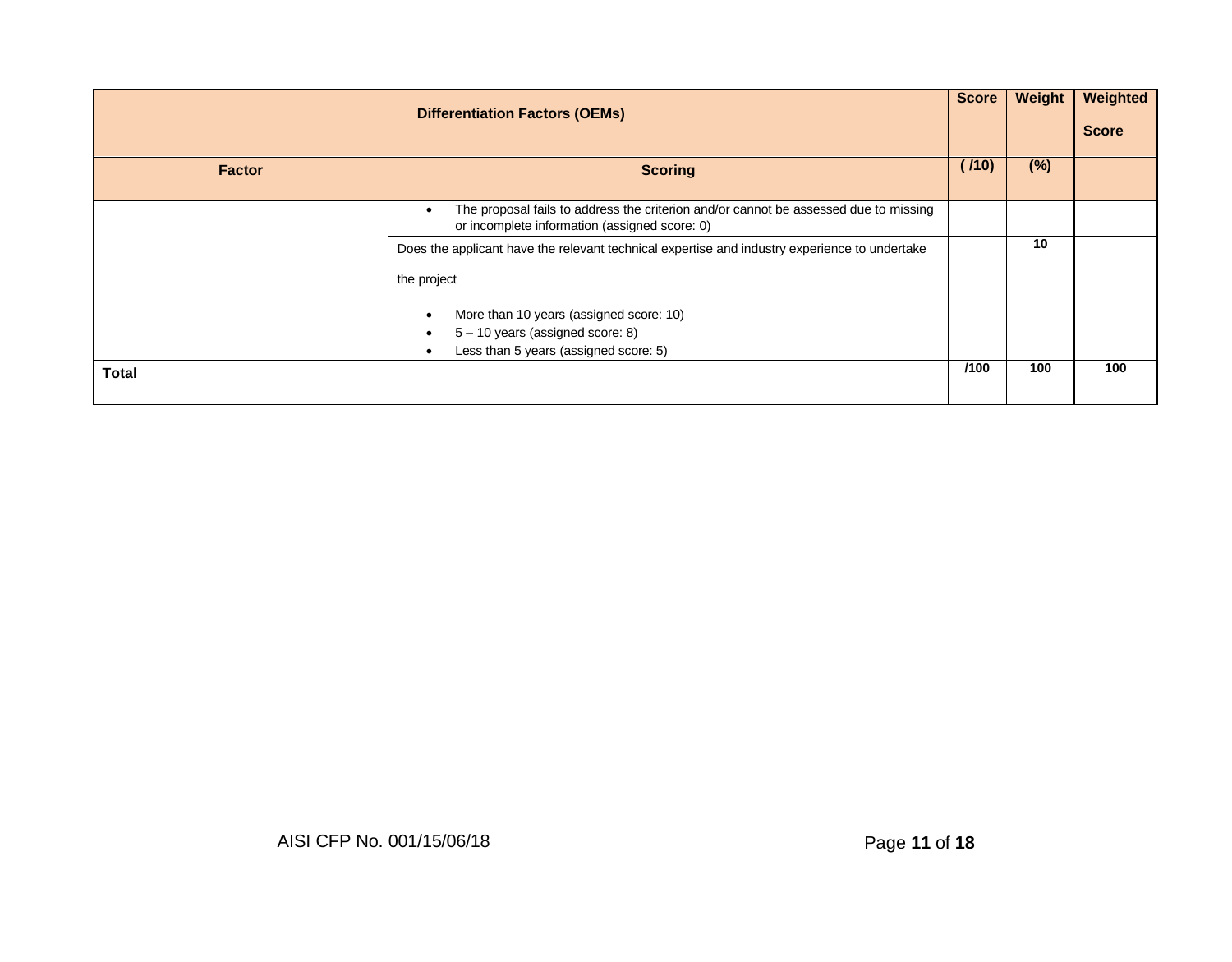#### **Table 3: Differentiation Evaluation for SMMEs**

| <b>Differentiation Factors (SMMEs)</b>                                                               |                                                                                                                                                                                                                                                                                                                                               |       | Weight | Weighted<br><b>Score</b> |
|------------------------------------------------------------------------------------------------------|-----------------------------------------------------------------------------------------------------------------------------------------------------------------------------------------------------------------------------------------------------------------------------------------------------------------------------------------------|-------|--------|--------------------------|
| <b>Factor</b>                                                                                        | <b>Scoring</b>                                                                                                                                                                                                                                                                                                                                | (110) | $(\%)$ |                          |
| Strategic nature and relevance<br>οf<br>project/technology to South African<br>aerospace development | Project/Technology contributes to SA development by adhering to:<br>More than one government policy and/or strategic document (assigned score : 10)<br>$\bullet$<br>One government policy and/or strategic document<br>$\bullet$<br>(assigned score: 5)<br>No government policies and/or strategic documents (assigned score: 0)<br>$\bullet$ |       | 15     |                          |
| Collaborative nature of project                                                                      | Involvement of:<br>More than 3 organisations, minimum 1 SMME (assigned score: 10)<br>$\bullet$<br>2 - 3 organisations, minimum 1 SMME (assigned score:5)<br>$\bullet$<br>No collaboration (assigned score 0)<br>٠                                                                                                                             |       | 15     |                          |
| <b>Human Capital Development</b>                                                                     | Number of jobs potentially retained, created or personal to be trained:<br>More than 5 (assigned score 10)<br>$\bullet$<br>3-5 (assigned scored: 8)<br>$\bullet$<br>Less than 2 (assigned score: 5)<br>None (assigned score: 0)<br>$\bullet$                                                                                                  |       | 15     |                          |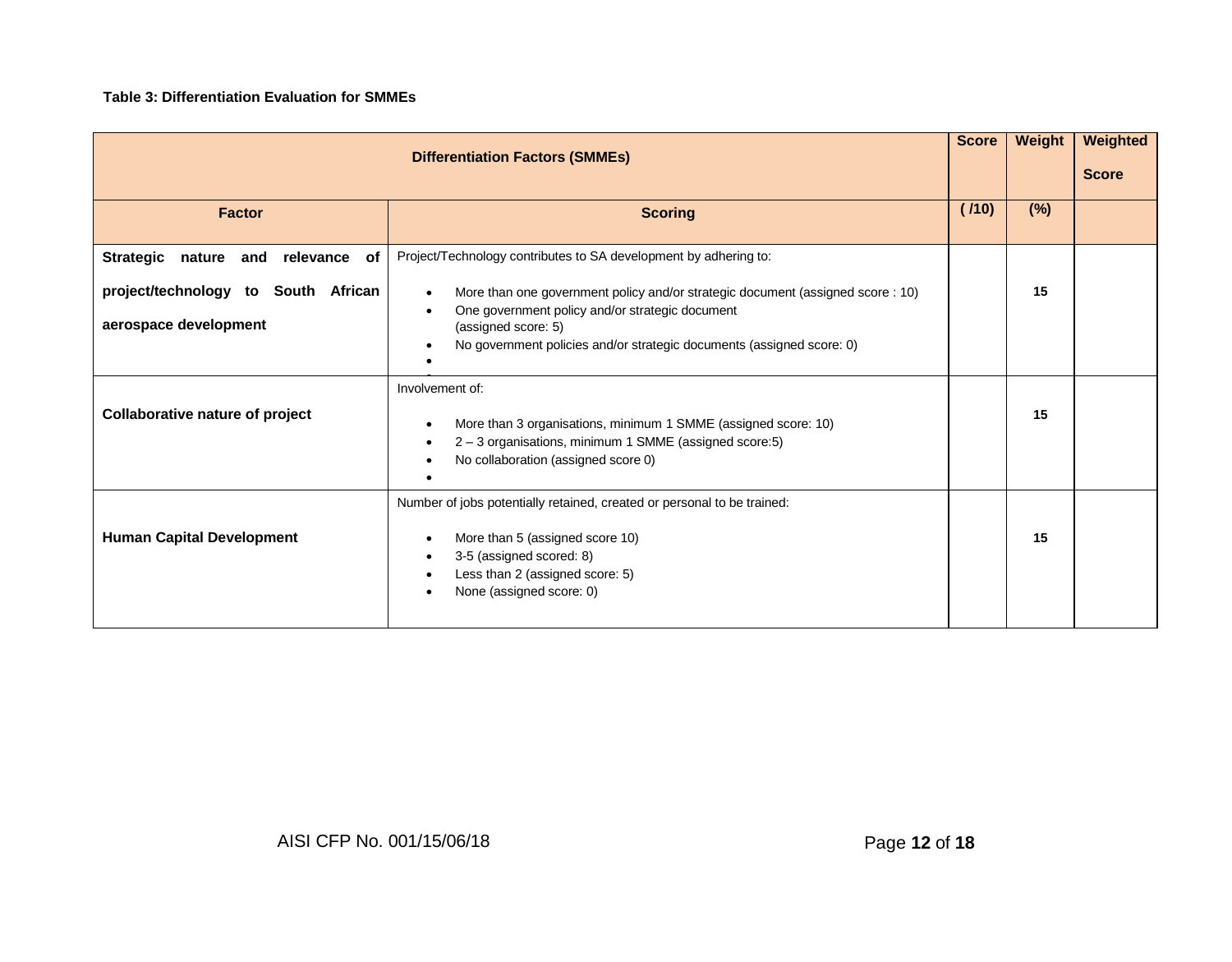| <b>Differentiation Factors (SMMEs)</b>                                                                                                                                                                                                                                                                                                                                                                                                                                                                                                                                                                                                                                                                                                                                                                                                                                                                                                                                                                           |                                                                                                                                                                                                                                                                                                                                                                                                                                                                                                                                                                                                                                                                                                                                                                                                                |  | Weight                | Weighted<br><b>Score</b> |
|------------------------------------------------------------------------------------------------------------------------------------------------------------------------------------------------------------------------------------------------------------------------------------------------------------------------------------------------------------------------------------------------------------------------------------------------------------------------------------------------------------------------------------------------------------------------------------------------------------------------------------------------------------------------------------------------------------------------------------------------------------------------------------------------------------------------------------------------------------------------------------------------------------------------------------------------------------------------------------------------------------------|----------------------------------------------------------------------------------------------------------------------------------------------------------------------------------------------------------------------------------------------------------------------------------------------------------------------------------------------------------------------------------------------------------------------------------------------------------------------------------------------------------------------------------------------------------------------------------------------------------------------------------------------------------------------------------------------------------------------------------------------------------------------------------------------------------------|--|-----------------------|--------------------------|
| <b>Factor</b>                                                                                                                                                                                                                                                                                                                                                                                                                                                                                                                                                                                                                                                                                                                                                                                                                                                                                                                                                                                                    | <b>Scoring</b>                                                                                                                                                                                                                                                                                                                                                                                                                                                                                                                                                                                                                                                                                                                                                                                                 |  |                       |                          |
| <b>Skills and Knowledge Transfer</b>                                                                                                                                                                                                                                                                                                                                                                                                                                                                                                                                                                                                                                                                                                                                                                                                                                                                                                                                                                             | Submission of a plan that details how skills, knowledge transfer and technical development will<br>be gained through the project and transferred to industry and the aerospace supplier base i.e.<br>how will the project result in suppliers being developed on a technical level (e.g. lectures,<br>workshops, presentations etc)<br>The plan successfully addresses all applicable aspects, no limitations (assigned<br>$\bullet$<br>score: 10)<br>The plan addresses the criterion thoroughly, but with a small number of limitations<br>(assigned score: 8)<br>The plan broadly addresses the criterion, but there are significant weaknesses<br>(assigned score: 5)<br>The plan fails to address the criterion and/or cannot be assessed due to missing or<br>incomplete information (assigned score: 0) |  | $\overline{15}$       |                          |
| Quality and overall direction of proposal<br>The proposal successfully addresses all applicable aspects, no limitations (assigned<br>$\bullet$<br>score: 10)<br>The proposal addresses the criterion thoroughly, but with a small number of<br>limitations (assigned score: 8)<br>The proposal broadly addresses the criterion, but there are significant weaknesses<br>(assigned score: 5)<br>The proposal fails to address the criterion and/or cannot be assessed due to missing<br><b>Quality and Feasibility</b><br>or incomplete information (assigned score: 0)<br>Are the objectives and methodology appropriate for the proposed work and time frame?<br>The proposal successfully addresses all applicable aspects, no limitations (assigned<br>$\bullet$<br>score: 10)<br>The proposal addresses the criterion thoroughly, but with a small number of<br>limitations (assigned score: 8)<br>The proposal broadly addresses the criterion, but there are significant weaknesses<br>(assigned score: 5) |                                                                                                                                                                                                                                                                                                                                                                                                                                                                                                                                                                                                                                                                                                                                                                                                                |  | $\overline{15}$<br>10 |                          |

AISI CFP No. 001/15/06/18 Page **13** of **18**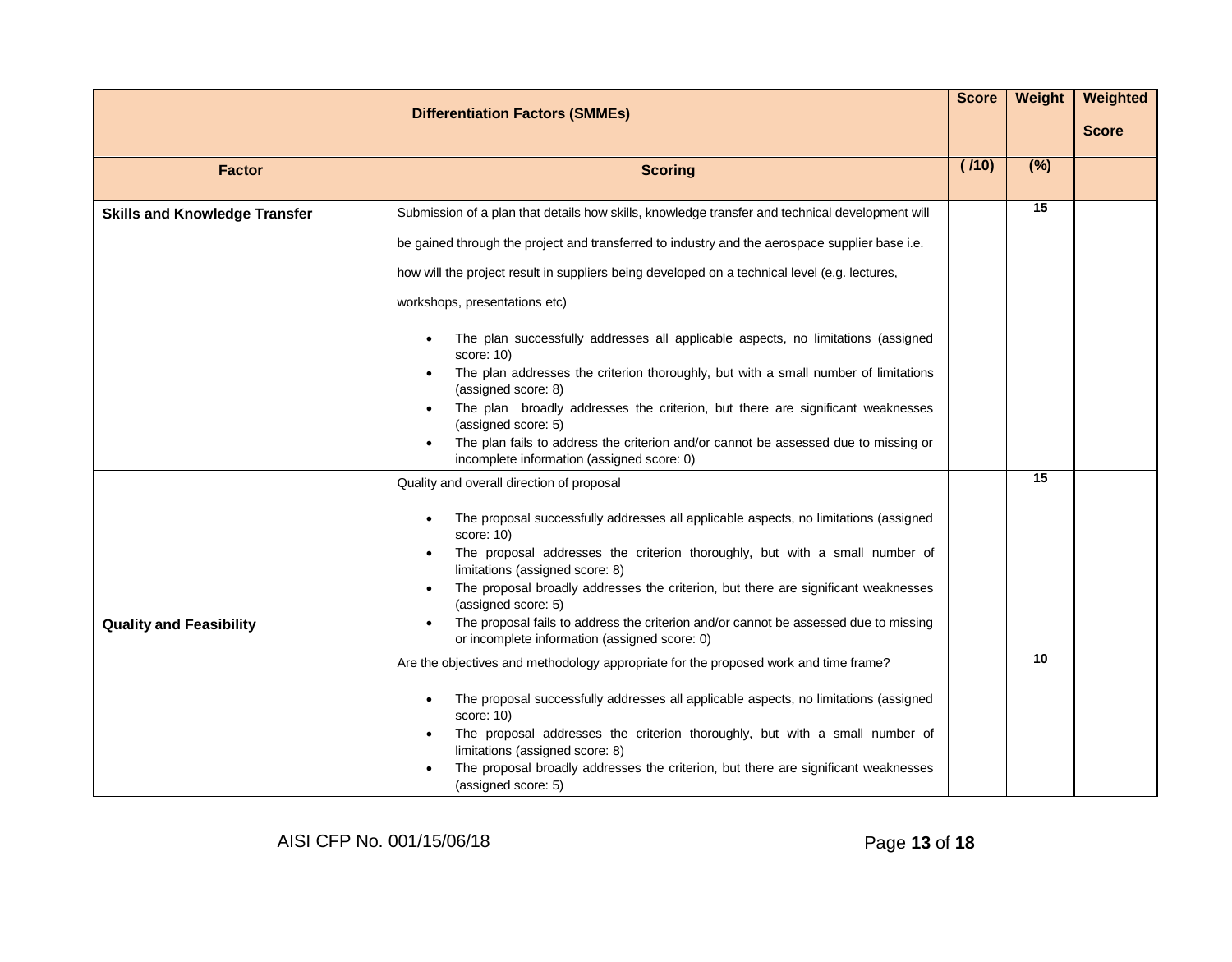| <b>Differentiation Factors (SMMEs)</b> |                                                                                                                                                             | <b>Score</b> | Weight | Weighted<br><b>Score</b> |
|----------------------------------------|-------------------------------------------------------------------------------------------------------------------------------------------------------------|--------------|--------|--------------------------|
| <b>Factor</b>                          | <b>Scoring</b>                                                                                                                                              | (110)        | $(\%)$ |                          |
|                                        | The proposal fails to address the criterion and/or cannot be assessed due to missing<br>$\bullet$<br>or incomplete information (assigned score: 0)          |              |        |                          |
|                                        | Does the applicant have the relevant technical expertise and industry experience to undertake<br>the project                                                |              | 15     |                          |
|                                        | More than 10 years (assigned score: 10)<br>$\bullet$<br>5 - 10 years (assigned score: 8)<br>$\bullet$<br>Less than 5 years (assigned score: 5)<br>$\bullet$ |              |        |                          |
| Total                                  |                                                                                                                                                             | /100         | 100    | 100                      |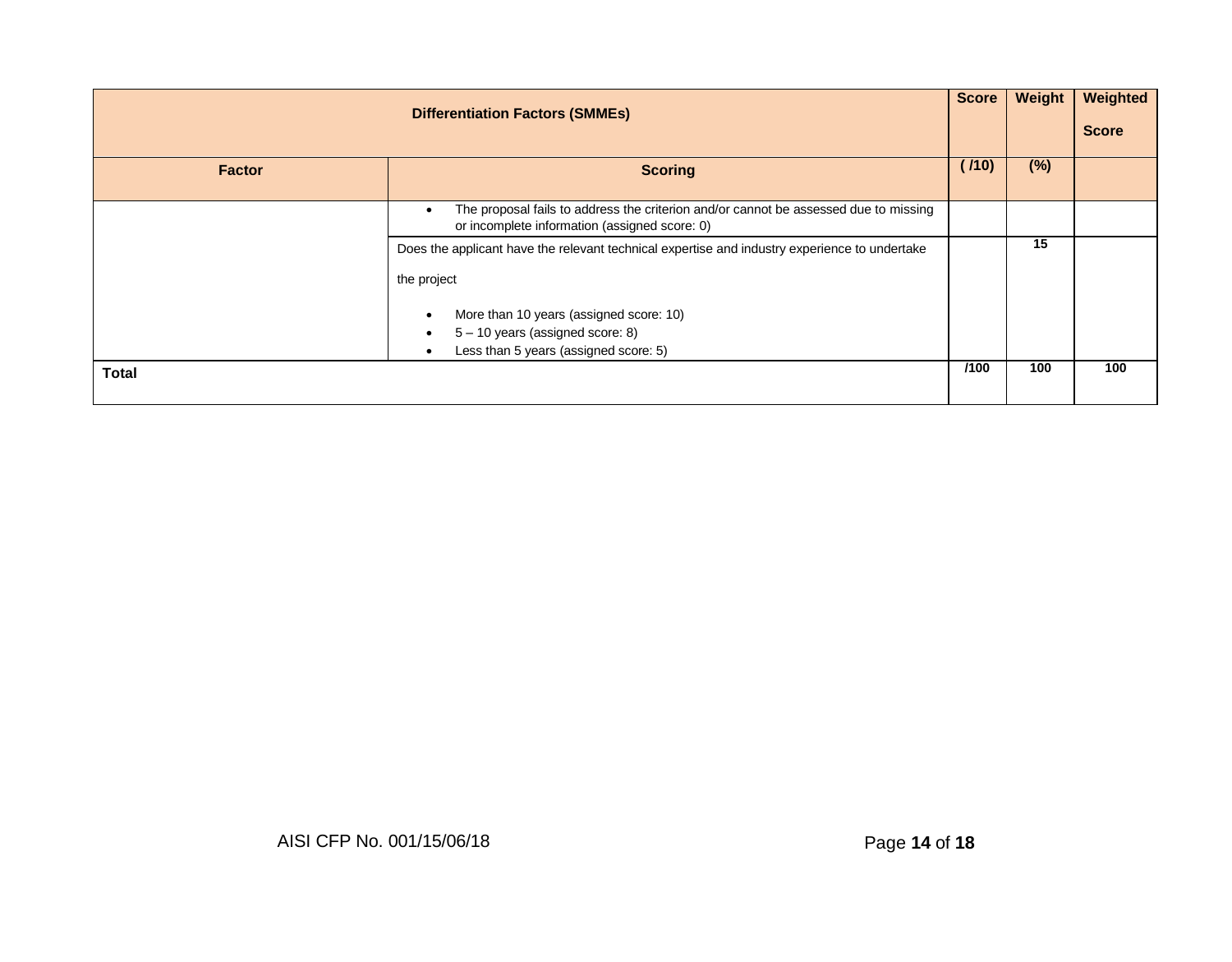Any South African OEMs and SMMEs are invited to submit proposals in support of this call. Applicants are encouraged to propose projects with the support of a consortium of partners. Such partners should ideally co-fund/contribute to the project. Please note the following:

- **Submit hard copies at the CSIR, Building 10 (Reception). The submission must include a soft copy of the application on CD/Flash Drive. No electronic submissions via email will be accepted.**
- An organisation may submit more than one proposal.
- All enquiries must be directed to the AISI.
- More than one company will be supported through this call.
- Companies receiving support will be based on merit.
- Complete the project proposal template and submit by the date and time specified.
- All project proposals, relevant documentation, data and information will be treated as confidential.
- The process of evaluating all proposals will be conducted in a fair and confidential manner.
- All technical experts in the review committee are also bound by an obligation of confidentiality.
- Only applications received before or on the due date will be considered for this call.
- Beneficiaries who have not completed and submitted all deliverables, as per the projects undertaken with the AISI during the previous project cycle, will not be considered for funding.
- Contracts will be entered into between the CSIR (on behalf of the AISI) and the successful institution(s) for each successful project proposal.
- Subject to the nature and scope of a project, a Project Manager from the AISI will be the primary technical contact between the AISI and the recipient.
- A payment schedule will be negotiated on a project-by-project basis.
- Co-investment, if a beneficiary is not an SMME, is encouraged.
- Local OEMs and integrators are encouraged to utilise local SMMEs in t h e proposed project.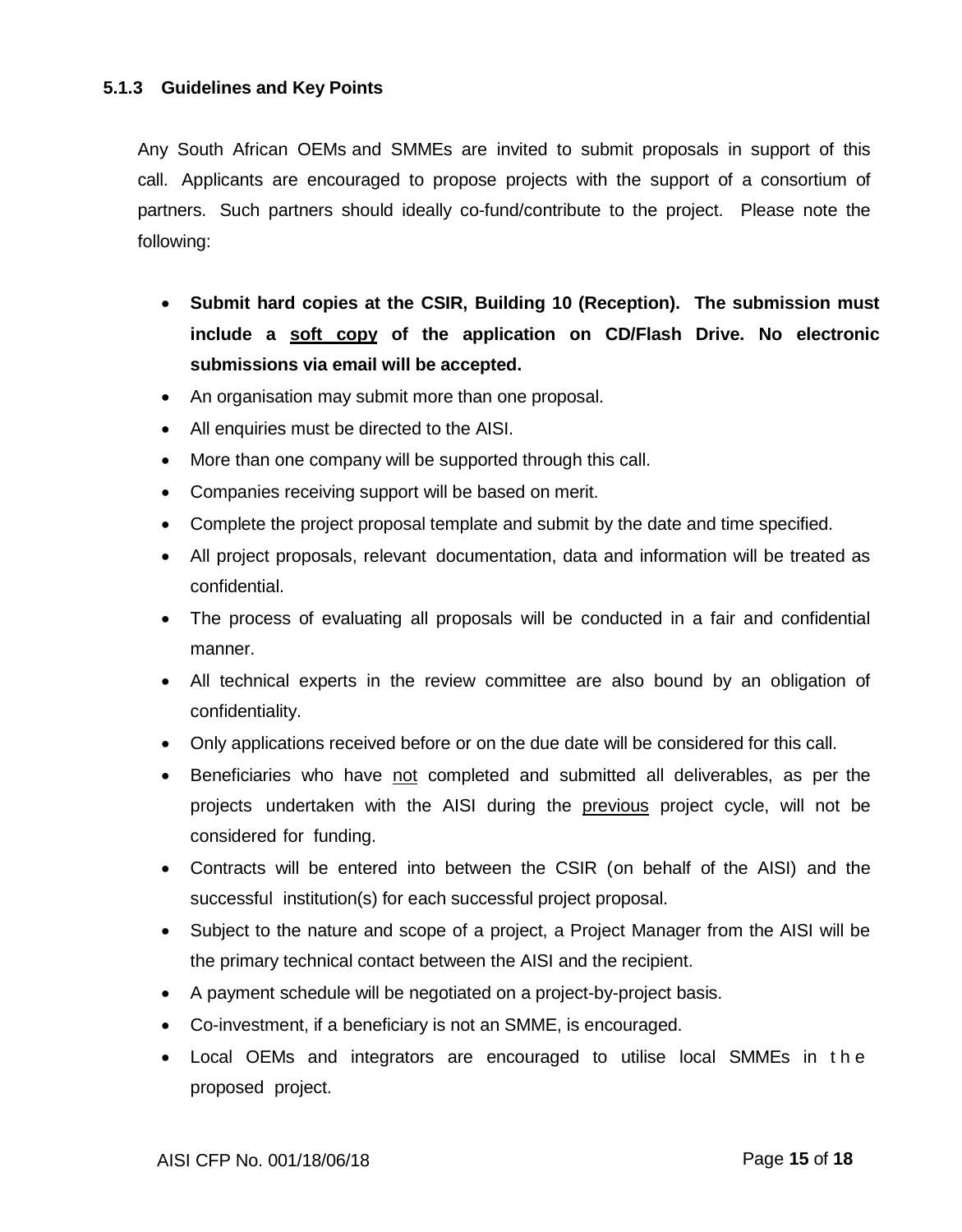### **6 ELIMINATION CRITERIA**

Proposals will be eliminated under the following conditions:

- Proposals submitted at incorrect location;
- Submission after the deadline date and time;
- Incomplete Submissions;
- Proposal template not completed, signed and submitted;
- No B-BBEE certificate;
- No Tax Clearance Certificate; and
- No signed CFP Terms of Reference (this document); each page should be initialed and submitted with the proposal.

### **7 VENUE FOR PROPOSAL SUBMISSION**

All proposals must be submitted at the following address:

Council for Scientific and Industrial Research (CSIR) Building 10 (Reception) 627 Meiring Naudé Road **Brummeria** Pretoria 0184

## **8 PROGRAMME DURATION**

The tender program, as currently envisaged, incorporates the following key dates:

| $\bullet$ | Issue of tender documents:                                       | 01 June 2018            |
|-----------|------------------------------------------------------------------|-------------------------|
|           | • Last date for submission of queries:                           | 13 June 2018            |
|           | • Closing / submission Date:                                     | 18 June 2018            |
|           | • Estimate appointment date of successful tenderer: 01 July 2018 |                         |
|           | • Estimated contract duration (in months/years)                  | $\leq$ 12 months/1 Year |
|           |                                                                  |                         |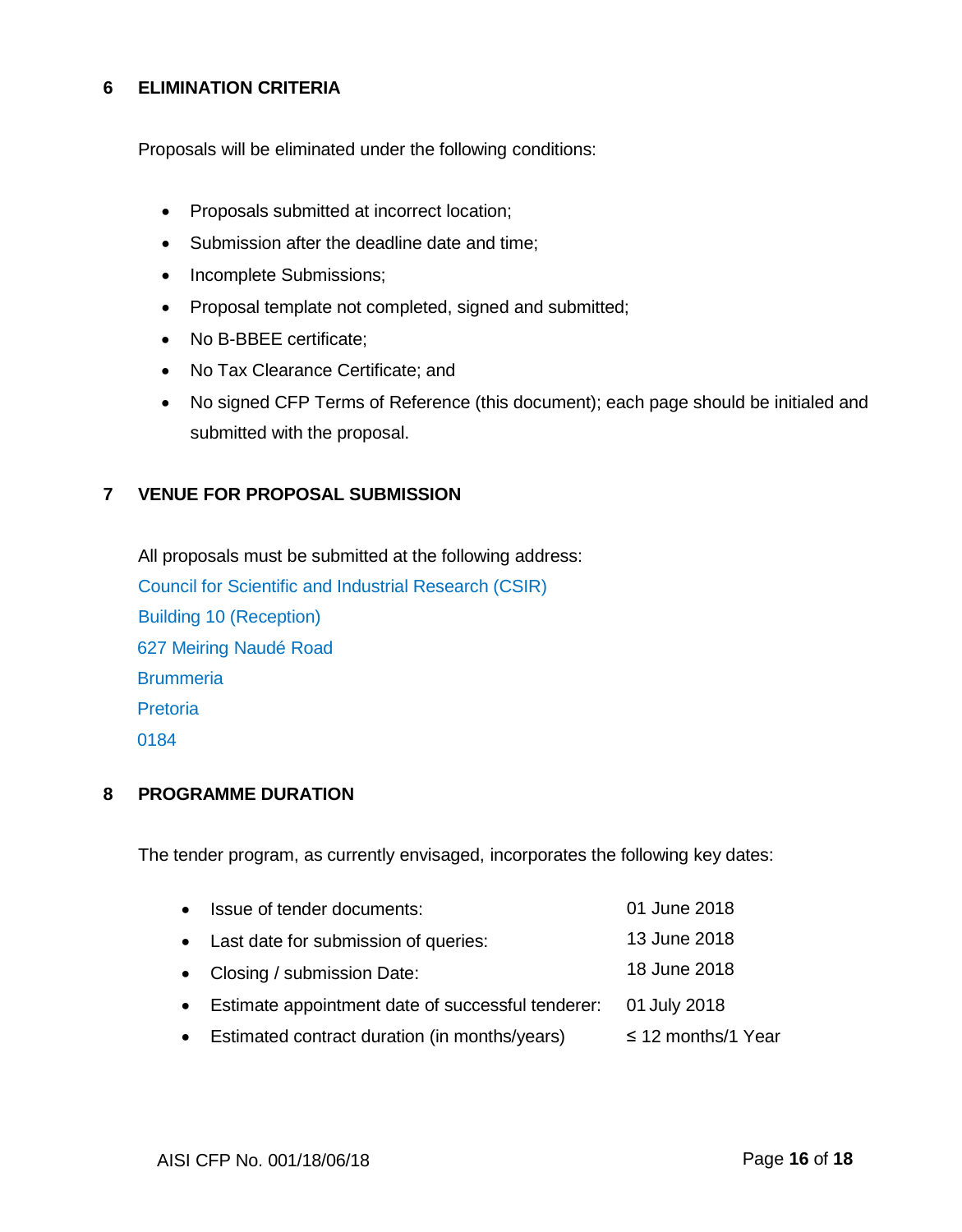#### **9 SUBMISSION OF PROPOSALS**

- 9.1 All proposals must be sealed; no open proposals will be accepted.
- 9.2 All proposals are to be clearly marked with the CFP number and the name of the tenderer on the outside of the main envelope. Proposals must consist of two parts, each of which is placed in a separate sealed envelope clearly marked:

**PART 1:** Technical Proposal **PART 2:** Pricing Proposal, B-BBEE and other Mandatory Documentation

- 9.3 Proposals submitted by companies must be signed by a person or persons duly authorised.
- 9.4 The AISI will award the contract to qualified tenderer(s)' whose proposal(s) is determined to be the most advantageous to the AISI, taking into consideration the technical (functional) evaluation, price and B-BBEE.

#### **10 DEADLINE FOR SUBMISSION**

Proposals must be submitted at the address mentioned above by no later than the closing date of **Monday, 18 June 2018** during the AISI's business hours. The AISI business hours are between 08:00 and 16:30.

Where a proposal is not received by the AISI by the due date and at the stipulated place, it will be regarded as a late tender. Late tenders will not be considered